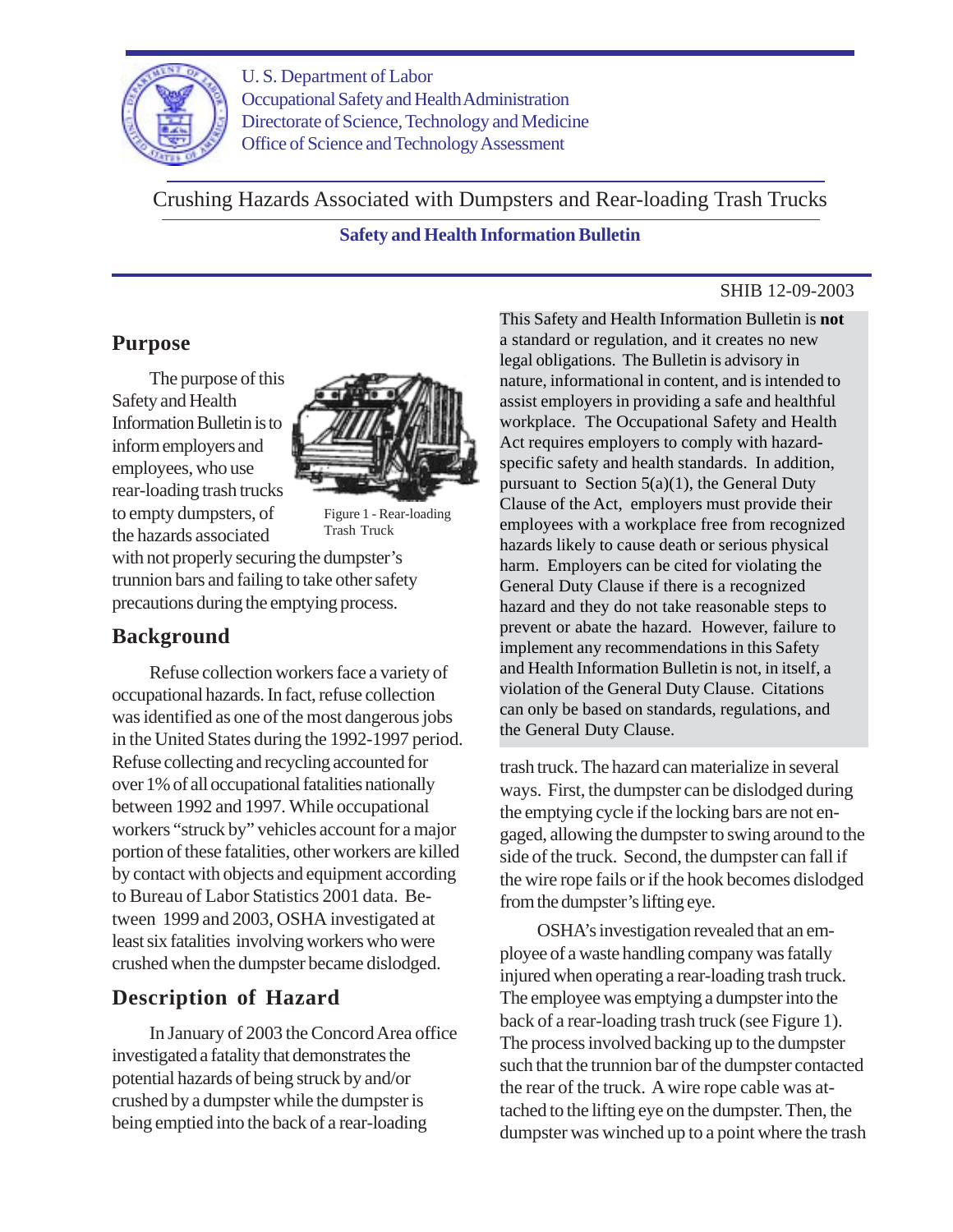began to fall from the dumpster into the truck. While the dumpster was in the elevated position, the employee apparently operated the packer slide and sweep of the truck. When this was done, the load apparently shifted, pushing the bottom of the dumpster away from the truck. When this occurred, the dumpster rotated toward

the passenger side of the vehicle, where the employee was standing and operating the controls. The employee was killed when he was caught between the



Figure 2 - Rotated Dumpster

dumpster and the side of the truck. In this case, the locking bars (also called "latch-up mechanisms") had not been utilized to secure the dumpster's trunnion bar.

# **Recommendations**

Employers and employees should be aware of the potential hazards posed by rear-loading trash trucks, including those related to the dumping cycle. Recommended preventative measures include:

- 1. Inspect that all devices used to tip up and empty dumpsters into rear-loading trucks, including the trunnion bar locking mechanism, wire rope and hooks with safety latches, to assure that the devices are present, appropriately connected, and in full-working order.
- 2. Develop a training program and procedures regarding the use of securing devices when emptying dumpsters into rear-loading trash trucks. Train all employees to cycle the compactor only when the dumpster is on the ground.

3. Review and follow recommendations found in "ANSI Standard Z245.1-1999 American National Standard for Equipment Technology and Operations for Wastes and Recyclable Materials-Mobile Wastes and Recyclable Materials Collection, Transportation, and Compaction Equipment Safety Requirements."

Among the relevant ANSI provisions:

- Ensure that no person removes or disables any safety device
- Monitor the employee's activities and take appropriate action to ensure adherence to safe practices.
- Implement a program for the maintenance of the equipment which will incorporate the following elements:

a) Requirements for trained, competent maintenance employees or contractors to perform inspection and repair work.

b) Providing for the cleaning, inspection, and repair of equipment in accordance with the manufacturer's recommendations and in compliance with this ANSI standard, including regular periodic inspections.

c) Ensuring that all required safety features are operational and functioning and repairing, prior to placing equipment into service, any reported malfunction or defect that affects the safe operation of the equipment.